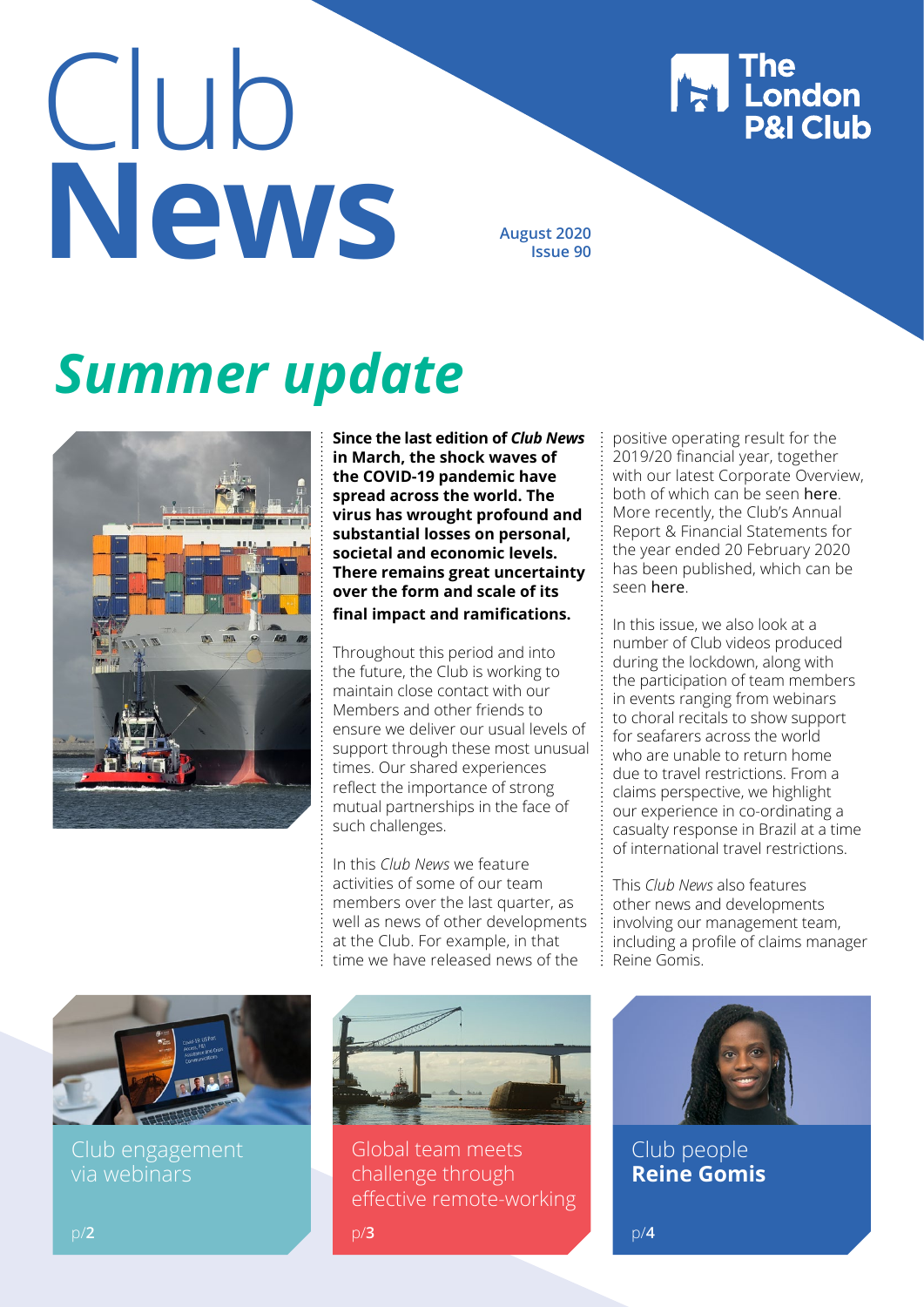# **Club engagement via webinars**



**The Club has been determined to provide guidance and support to members throughout the pandemic and has kept in contact through a range of events.** 

For example, a free webinar was broadcast live by experts from the Club, The International Tanker Owners Pollution Federation Limited (ITOPF), Oil Spill Response Ltd (OSRL) and Navigate Response on a practical approach to an oil spill response during social distancing, quarantines and travel restrictions.

The webinar in May was based around imagined major ship source pollution incidents in Asia and Europe and explored the challenges and solutions involved. Simon Chapman, senior claims manager

at the Club, joined the panel for the two sessions which were beamed across the world.

Also, Ian Carter, associate director at the Club, took part in a Maritime London webinar entitled 'Covid 19: US Port Access, P&I Assistance and Crisis Communications'. This event attracted 230 participants from around the world.

Joining Ian on the panel were Sean Rock, Associate Managing Director of Witt O'Brien's, Dustin Eno, COO & Crisis Response Manager at Navigate Response and Maritime London's Chief Executive, Jos Sanderwick, was the moderator.

Specialists at the Club have also been producing practical videos during the travel restrictions covering subjects including carriage of coal issues and a bunker spill case study. To view the videos, please click [here](https://www.londonpandi.com/knowledge/videos-from-the-london-pi-club/)



**The COVID 19: US Port Access webinar featuring (clockwise from bottom left) The Club's Ian Carter; Sean Rock of Witt O'Brien's; Dustin Eno of Navigate Response and Jos Sanderwick of Maritime London**



**Club videos The new videos on the Club's website giving advice on various topics**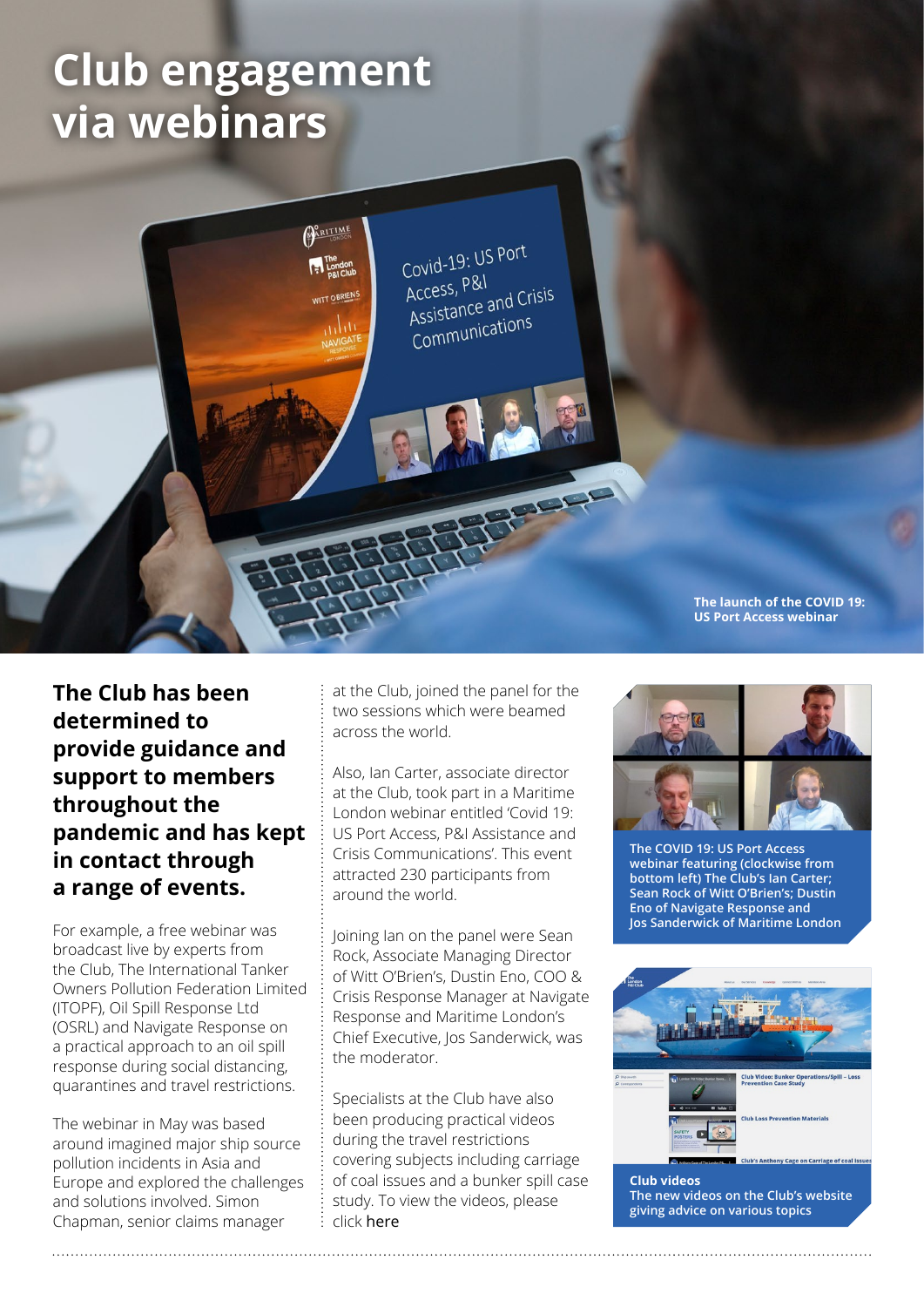## **Global team meets challenge through effective remote-working**



**The scene of the barge's wreck removal near Rio de Janeiro** 



**Claims manager Sintija Sona**

**The Club has strived to provide normal levels of support for Members throughout the lockdown period, with some claims presenting particular challenges to our teams working remotely across the world.**

For example, claims manager Sintija Sona has been coordinating the wreck removal of a laden barge, which sunk at an anchorage near Rio de Janeiro. Sintija, who was working remotely from London and then Sicily, oversaw an international team response by a salvage consultant, a naval architect, lawyers and correspondents. They collectively worked with our Assured on the handling of the incident including analysis of the best options for the removal work and the negotiation of contractual terms.

Sintija says: "While we had to work around some practical challenges arising from COVID-19 related travel restrictions, our multi-disciplined team and our Assured have been working remotely from different locations around the world.

"I've been very pleased with the way it has come together so effectively, in conjunction with the local authorities, to minimise the effects of the incident. From early on in the case we realised that video-conference calling was going to be helpful.

"Our ability to organise at very short notice team meetings over Zoom in fact meant that we could discuss the developments and take decisions even more effectively than if we had been relying more on written correspondence."

# **Support for seafarers**

**The Lloyd's Choir, including the Club's Janet Ching, took part in a 'virtual' service during lockdown to show support for the plight of the seafarers across the world who have been unable to return home due to travel restrictions.**

The Mission to Seafarers (MtS) service on Sea Sunday in July featured special guests, chaplains and seafarers from around the world and a message from the charity's President, HRH The Princess Royal.

Janet, who is a senior claims manager, comments: "Sea Sunday has been a long-term fixture on The Mission to Seafarers' calendar, but the event this year carries even greater poignancy.

"Amid the ongoing COVID-19 pandemic, seafarers have selflessly continued to keep the global economy turning – ensuring that essential cargoes of food, medicine and other supplies reach us."



**The Lloyd's Choir in full song at the Mission to Seafarers virtual service** *(Janet Ching is far right, two boxes down from the top)*

**The service can be viewed at: [https://www.youtube.com/](https://www.youtube.com/watch?v=zboLBgJmjiY) [watch?v=zboLBgJmjiY](https://www.youtube.com/watch?v=zboLBgJmjiY)**

**The MtS website is: [www.missiontoseafarers.org](http://www.missiontoseafarers.org)**